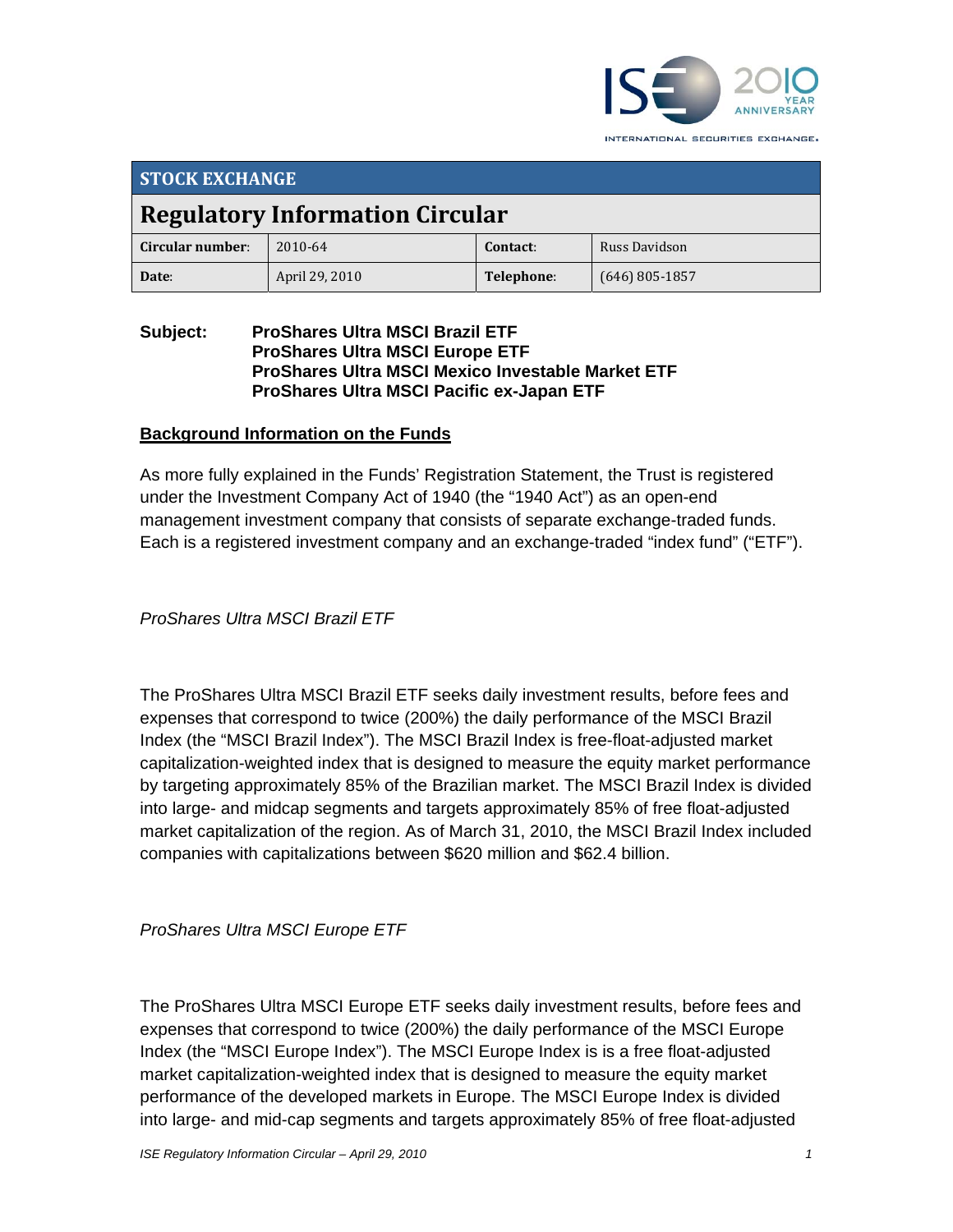

market capitalization of the region. As of March 31, 2010, the MSCI Europe Index consists of the following 16 developed market countries: Austria, Belgium, Denmark, Finland, France, Germany, Greece, Ireland, Italy, the Netherlands, Norway, Portugal, Spain, Sweden, Switzerland and the United Kingdom. As of March 31, 2010, the MSCI Europe Index included companies with capitalizations between \$809 million and \$178 billion.

### *ProShares Ultra MSCI Mexico Investable Market ETF*

The ProShares Ultra MSCI Mexico Investable Market ETF seeks daily investment results, before fees and expenses that correspond to twice (200%) the daily performance of the MSCI Mexico Investable Market Index (the "MSCI Mexico Investable Market Index"). The MSCI Mexico Investable Market Index is a free-float-adjusted market capitalization-weighted index that is designed to measure the equity market performance of the Mexican equity market by capturing 99% of the (publicly available) total market capitalization. As of March 31, 2010, the MSCI Mexico Investable Market Index included companies with capitalizations between \$56 million and \$46 billion. The average capitalization of the companies comprising the MSCI Mexico Investable Market Index was approximately \$3.5 billion.

#### *ProShares Ultra MSCI Pacific ex-Japan ETF*

The ProShares Ultra MSCI Pacific ex-Japan ETF seeks daily investment results, before fees and expenses that correspond to twice (200%) the daily performance of the MSCI Pacific ex-Japan Index (the "MSCI Pacific ex-Japan Index"). The MSCI Pacific ex-Japan Index is a free-float adjusted market capitalization-weighted index that is designed to measure the equity market performance of the developed markets in the eastern Pacific region, excluding Japan. The MSCI Pacific ex-Japan Index is divided into large- and mid-cap segments and targets approximately 85% of free float-adjusted market capitalization of the region. As of March 31, 2010, the MSCI Pacific ex-Japan Index consisted of the four developed market countries/cities: Australia, Hong Kong, New Zealand and Singapore. As of March 31, 2010, the MSCI Pacific ex-Japan Index included companies with capitalizations between \$840 million and \$134.3 billion.

ProShares Advisors LLC serves as the investment advisor for the Funds. SEI Investments Distribution Co. is the distributor for the Funds.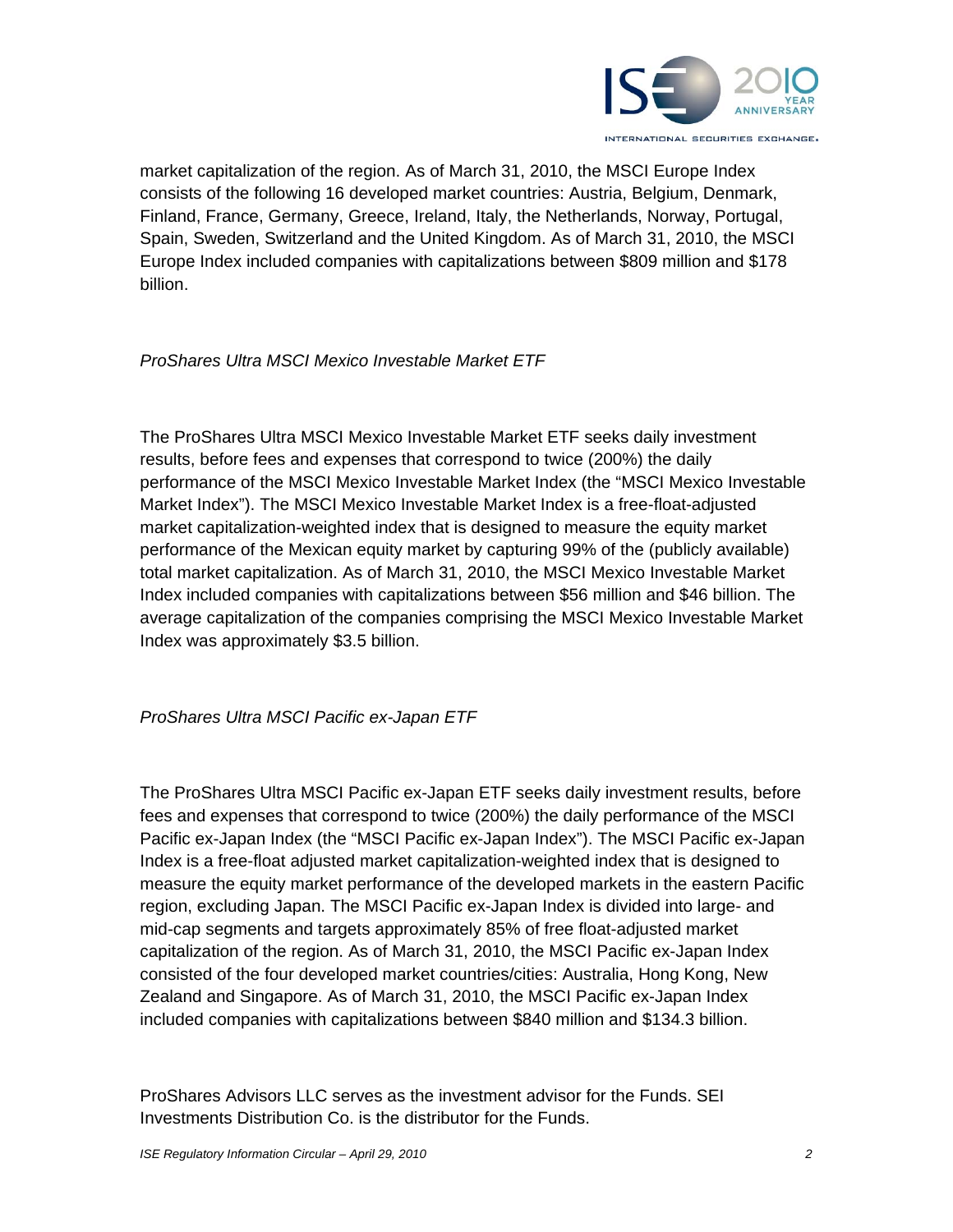

As described more fully in the Funds' prospectus ("Prospectus") and Statement of Additional Information ("SAI"), the Funds issue and redeem ETF shares on a continuous basis at NAV in large specified numbers of shares called Creation Units ("Creation Units"). Creation Units are purchased and redeemed in cash. Except when aggregated in Creation Units, Shares are not redeemable securities of the Funds. Purchases and redemptions of Creation Units must be made by an Authorized Participant or through a firm that is either a member of the Continuous Net Settlement System of the National Securities Clearing Corporation ("NSCC") or a Depository Trust Company participant, and in each case, must have executed an agreement with the Distributor with respect to creations and redemptions of Creation Unit aggregations.

The Funds intend to declare and distribute to its shareholders at least annually virtually all of the net income (interest and dividends, less expenses), if any, as well as net capital gains, if any, realized from the sale of its holdings. Subject to board approval, some or all of any net capital gains distribution may be declared payable in either additional Shares of the respective Funds or in cash. If such a distribution is declared payable in that fashion, holders of Shares will receive additional Shares of the respective Funds unless they elect to receive cash. Dividends may be declared and paid more frequently.

The Depository Trust Company ("DTC") will serve as securities depository for the Shares, which may be held only in book-entry form; stock certificates will not be issued. DTC, or its nominee, is the record or registered owner of all outstanding Shares.

The NAV per Share of the Fund will be determined as of the close of trading (normally, 4:00 p.m. Eastern Time ("ET")) on each day that the Exchange is open for business (a "Business Day"). NAV will be available from the Distributor and is also available to National Securities Clearing Corporation ("NSCC") participants through data made available from NSCC.

The Trust's registration statement describes the various fees and expenses for the Funds' Shares. For a more complete description of the Funds and the underlying indexes, visit www.proshares.com.

#### **Principal Risks**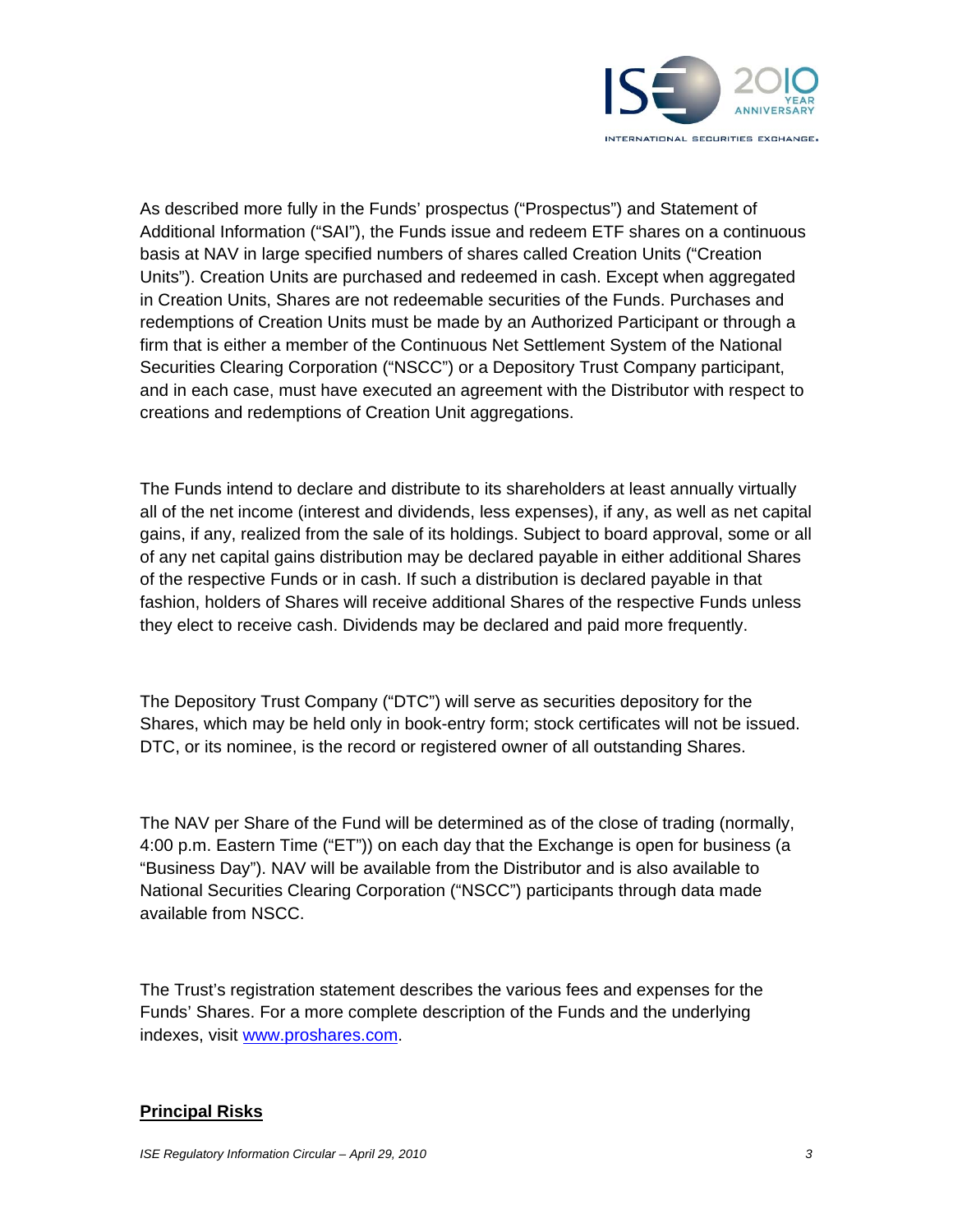

Interested persons are referred to the Prospectus for a description of risks associated with an investment in the Shares. These risks include foreign market risk, leverage risk and correlation and compounding risk. In addition, as noted in the Prospectus, the Shares may trade at market prices that may differ from their NAV. The NAV of the Shares will fluctuate with changes in the market value of the Fund's holdings. The market prices of the Shares will fluctuate in accordance with changes in NAV as well as the supply and demand for the Shares.

The Funds seek investment results *for a single day only***,** not for longer periods. This means that the return of the Funds for a period longer than a single trading day will be the result of each day's returns compounded over the period, which will very likely differ from the twice the return of the applicable Index for that period. Investors should monitor their holdings consistent with their strategies, as frequently as daily. The Funds' prospectus describing correlation, leverage and other risks is available at www.proshares.com.

## **Exchange Rules Applicable to Trading in the Shares**

The Shares are considered equity securities, thus rendering trading in the Shares subject to the Exchange's existing rules governing the trading of equity securities.

## **Trading Hours**

Trading in the Shares on ISE is on a UTP basis and is subject to ISE equity trading rules. The Shares will trade from 8:00 a.m. until 8:00 p.m. Eastern Time. Equity Electronic Access Members ("Equity EAMs") trading the Shares during the Extended Market Sessions are exposed to the risk of the lack of the calculation or dissemination of underlying index value or intraday indicative value ("IIV"). For certain derivative securities products, an updated underlying index value or IIV may not be calculated or publicly disseminated in the Extended Market hours. Since the underlying index value and IIV are not calculated or widely disseminated during Extended Market hours, an investor who is unable to calculate implied values for certain derivative securities products during Extended Market hours may be at a disadvantage to market professionals.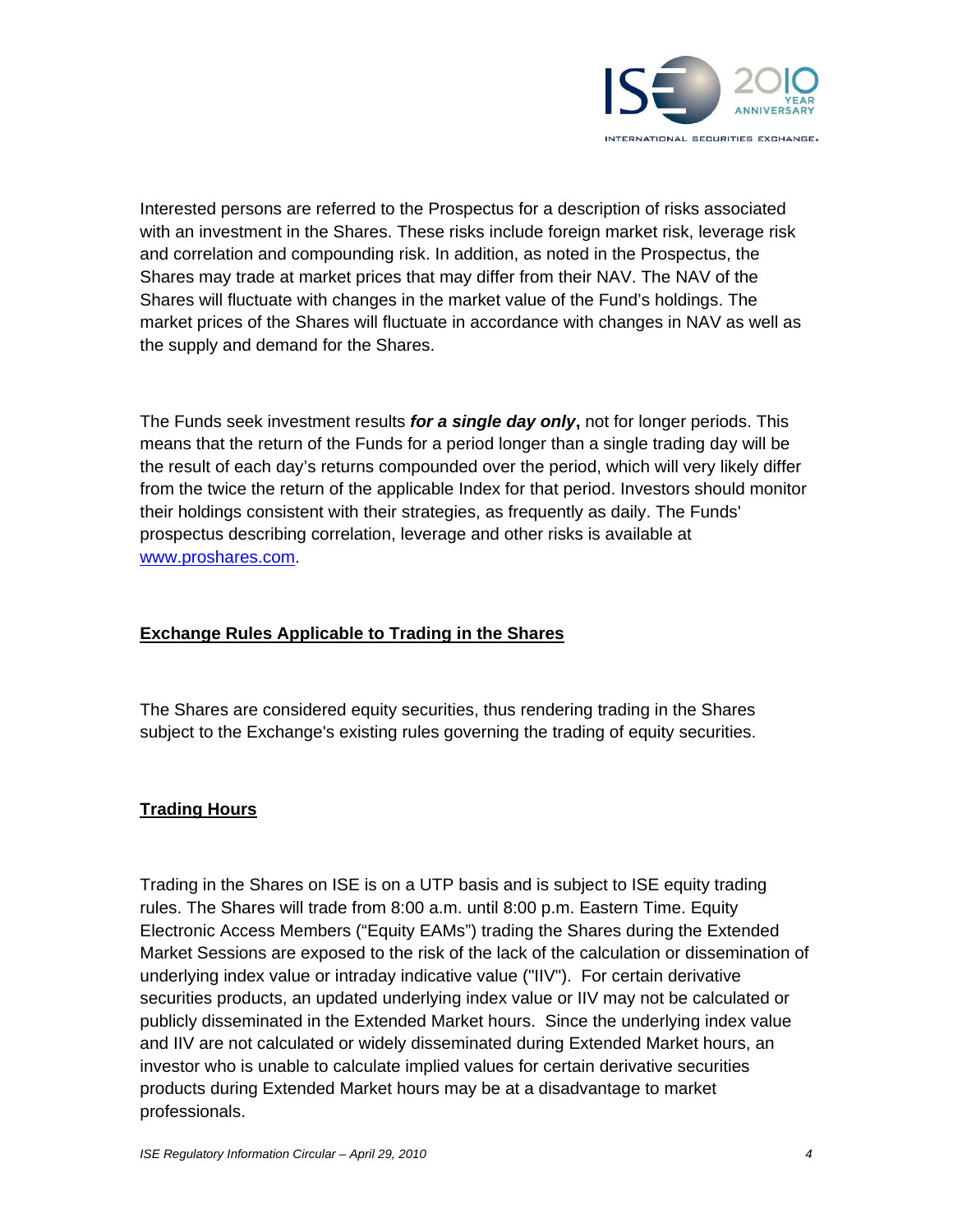

## **Trading Halts**

ISE will halt trading in the Shares in accordance with ISE Rule 2101(a)(2)(iii). The grounds for a halt under this Rule include a halt by the primary market because it stops trading the Shares and/or a halt because dissemination of the IIV or applicable currency spot price has ceased, or a halt for other regulatory reasons. In addition, ISE will stop trading the Shares if the primary market de-lists the Shares.

### **Suitability**

Trading in the Shares on ISE will be subject to the provisions of ISE Rule 2123(l). Members recommending transactions in the Shares to customers should make a determination that the recommendation is suitable for the customer. In addition, members must possess sufficient information to satisfy the "know your customer" obligation that is embedded in ISE Rule 2123(l).

Equity EAMs also should review FINRA Notice to Members 03-71 for guidance on trading these products. The Notice reminds members of their obligations to: (1) conduct adequate due diligence to understand the features of the product; (2) perform a reasonable-basis suitability analysis; (3) perform customer-specific suitability analysis in connection with any recommended transactions; (4) provide a balanced disclosure of both the risks and rewards associated with the particular product, especially when selling to retail investors; (5) implement appropriate internal controls; and (6) train registered persons regarding the features, risk and suitability of these products.

#### **Delivery of a Prospectus**

Pursuant to federal securities laws, investors purchasing Shares must receive a prospectus prior to or concurrently with the confirmation of a transaction. Investors purchasing Shares directly from the Fund (by delivery of the Deposit Amount) must also receive a prospectus.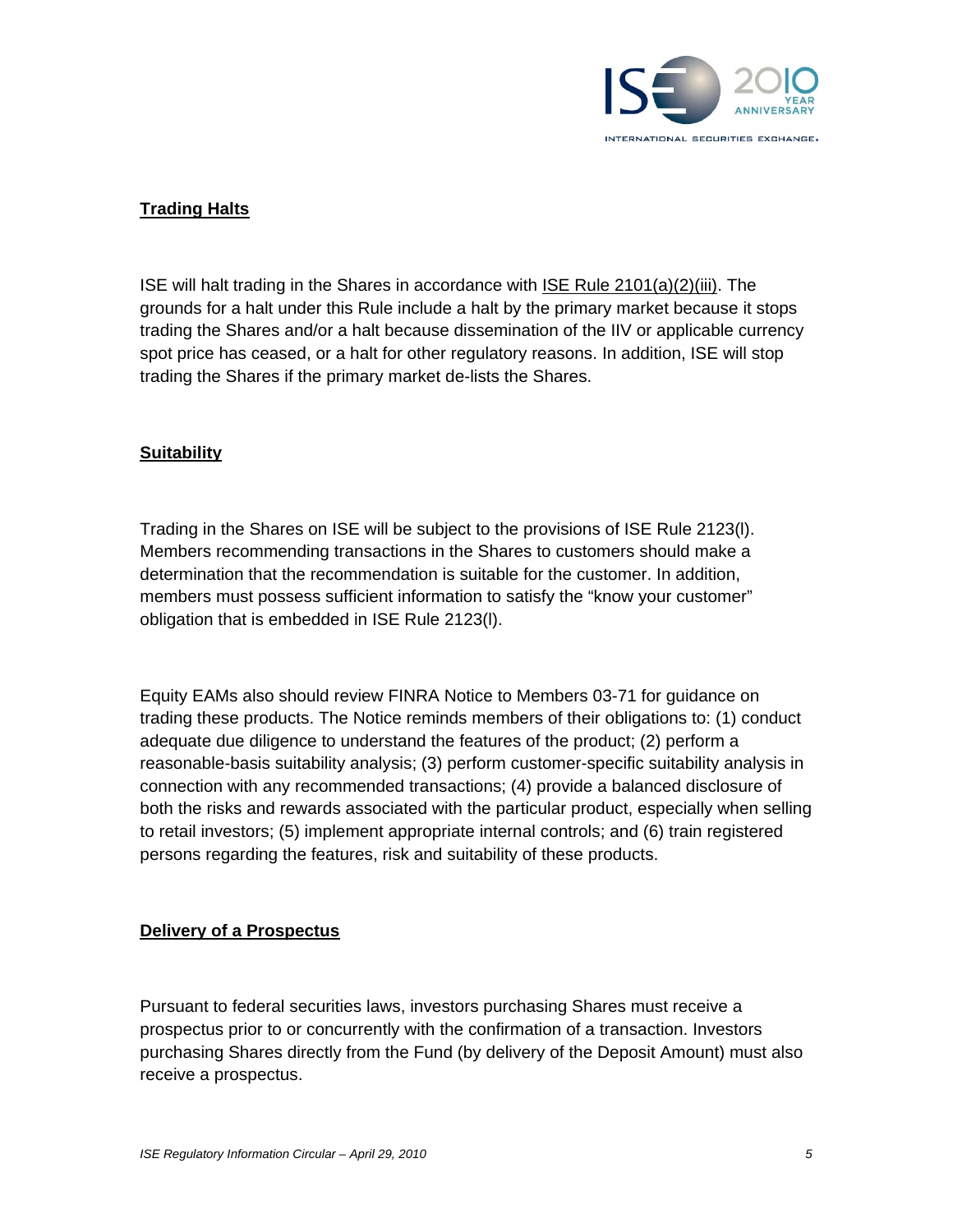

Prospectuses may be obtained through the Distributor or on the Fund's website. The Prospectus does not contain all of the information set forth in the registration statement (including the exhibits to the registration statement), parts of which have been omitted in accordance with the rules and regulations of the SEC. For further information about the Fund, please refer to the Trust's registration statement.

## **Exemptive, Interpretive and No-Action Relief Under Federal Securities Regulations**

The Commission has issued a letter dated January 24, 2007 (the "No-Action Letter") granting exemptive, interpretive, or no-action relief from certain provisions of rules under the Securities Exchange Act of 1934 (the "Act") regarding trading in the above mentioned exchange-traded funds.

## **Regulation M Exemptions**

Generally, Rules 101 and 102 of Regulation M prohibit any "distribution participant" and its "affiliated purchasers" from bidding for, purchasing, or attempting to induce any person to bid for or purchase any security which is the subject of a distribution until after the applicable restricted period, except as specifically permitted in Regulation M. The provisions of the Rules apply to underwriters, prospective underwriters, brokers, dealers, and other persons who have agreed to participate or are participating in a distribution of securities.

The Commission issued a No-Action Letter by which persons participating in a distribution of shares of a fund may engage in secondary market transactions in such shares during their participation in such a distribution, despite the requirements of from Rule 101 under Regulation M. In addition, the SEC has permitted persons who may be deemed to be participating in the distribution of shares of a fund (i) to purchase securities for the purpose of purchasing creation unit aggregations of fund shares and (ii) to tender securities for redemption in Creation Unit Aggregations. Further, the Commission has clarified that the tender of fund shares to the Fund for redemption does not constitute a bid for or purchase of any of the Funds' securities during the restricted period of Rule 101. The Commission has issued a No-Action Letter to paragraph (e) of Rule 102 under Regulation M which allow the redemption of fund shares in creation unit aggregations during the continuous offering of shares.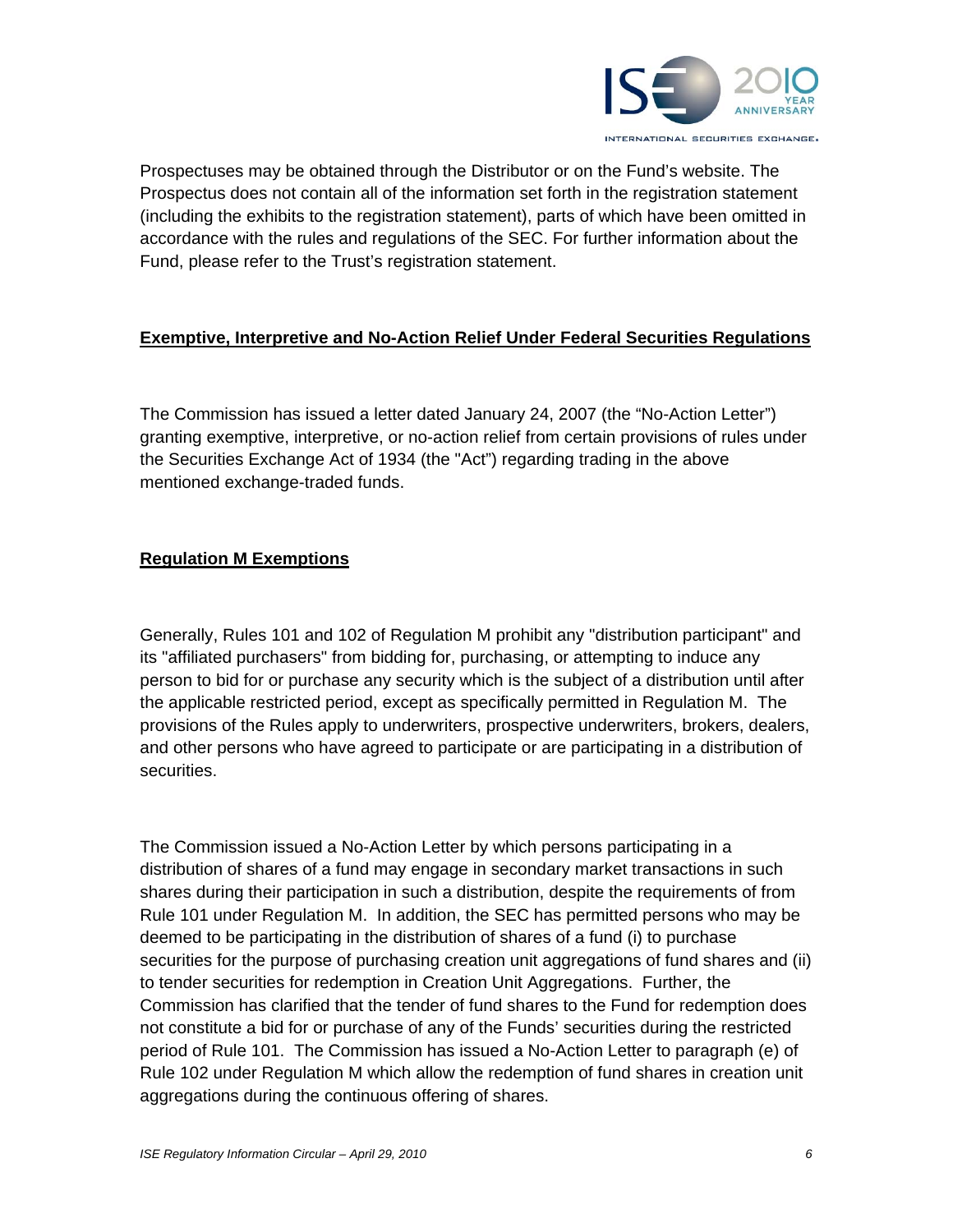

# **Customer Confirmations for Creation or Redemption of Fund Shares (SEC Rule 10b-10)**

Broker–dealers who handle purchases or redemptions of Fund shares in Creation Units for customers will be permitted to provide such customers with a statement of the number of Creation Unit Aggregations created or redeemed without providing a statement of the identity, number and price of shares of the individual securities tendered to the Fund for purposes of purchasing creation unit aggregations ("Deposit Securities") or the identity, number and price of shares to be delivered by the Trust to the redeeming holder ("Redemption Securities"). The composition of the securities required to be tendered to the Fund for creation purposes and of the securities to be delivered on redemption will be disseminated each business day and will be applicable to requests for creations or redemption, as the case may be, on that day. This exemptive relief under Rule 10b-10 with respect to creations and redemptions is subject to the following conditions:

- 1) Confirmations to customers engaging in creations or redemptions must state that all information required by Rule 10b-10 will be provided upon request;
- 2) Any such request by a customer for information required by Rule 10b-10 will be filed in a timely manner, in accordance with Rule 10b-10(c);
- 3) Except for the identity, number and price of shares of the component securities of the Deposit Securities and Redemption Securities, as described above, confirmations to customers must disclose all other information required by Rule 10b-10(a).

## **SEC Rule 14e-5**

The Commission has permitted any person acting as a dealer-manager of a tender offer for a component security of fund (1) to redeem fund shares in creation unit aggregations from the issuer that may include a security subject to such tender offer and (2) to purchase fund shares during such tender offer. In addition, a No-Action has been issued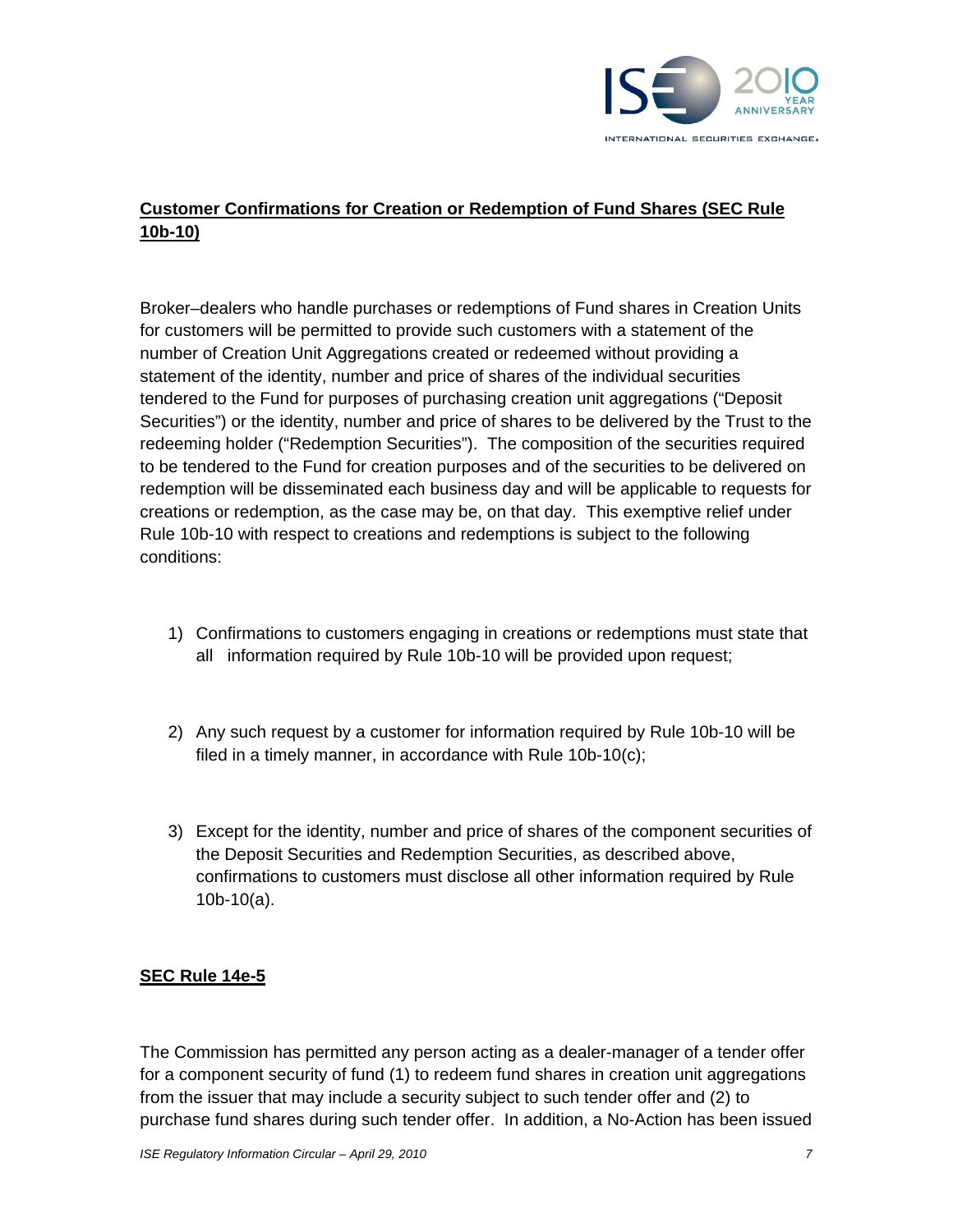

under Rule 14e-5 states that if a broker-dealer acting as a dealer-manager of a tender offer for a security of the Fund purchases or arranges to purchase such securities in the secondary market for the purpose of tendering such securities to purchase one or more creation unit aggregations of shares, it must be made in conformance with the following:

- i. such bids or purchases are effected in the ordinary course of business, in connection with a basket of 20 or more securities in which any security that is the subject of a distribution, or any reference security, does not comprise more than 5% of the value of the basket purchased; or
- ii. purchases are effected as adjustments to such basket in the ordinary course of business as a result of a change in the composition of the underlying index; and
- iii. such bids or purchases are not affected for the purpose of facilitating such tender offer.

## **Section 11(d)(1); SEC Rules 11d1-1 and 11d1-2**

Section 11(d)(1) of the Act generally prohibits a person who is both a broker and a dealer from effecting any transaction in which the broker-dealer extends credit to a customer on any security which was part of a new issue in the distribution of which he participated as a member of a selling syndicate or group within thirty days prior to such transaction. The Commission has clarified that Section 11(d)(1) does not apply to broker-dealers that are not authorized participants (and, therefore, do not create creation unit aggregations) that engage in both proprietary and customer transactions in shares of a fund in the secondary market, and for broker-dealer authorized participants that engage in creations of creation unit aggregations. This relief is subject to specific conditions, including the condition that such broker-dealer (whether or not an authorized participant) does not, directly or indirectly, receive from the fund complex any payment, compensation or other economic incentive to promote or sell the shares of a fund to persons outside the fund complex, other than non-cash compensation permitted under NASD Rule 2830 (I)(5)(A), (B) or (C). See letter dated November 22, 2005 from Brian A Bussey, Assistant Chief Counsel, SEC Division of Market Regulation, to Barclays Global Investors, N.A., dated November 22, 2005. The Commission has issued a No-Action Letter under Section 11(d)(1) of the Act states that broker-dealers may treat shares of a fund, for purposes of Rule 11d1-2, as "securities issued by a registered open-end investment company as defined in the Investment Company Act" and thereby extend credit or maintain or arrange for the extension or maintenance of credit on shares that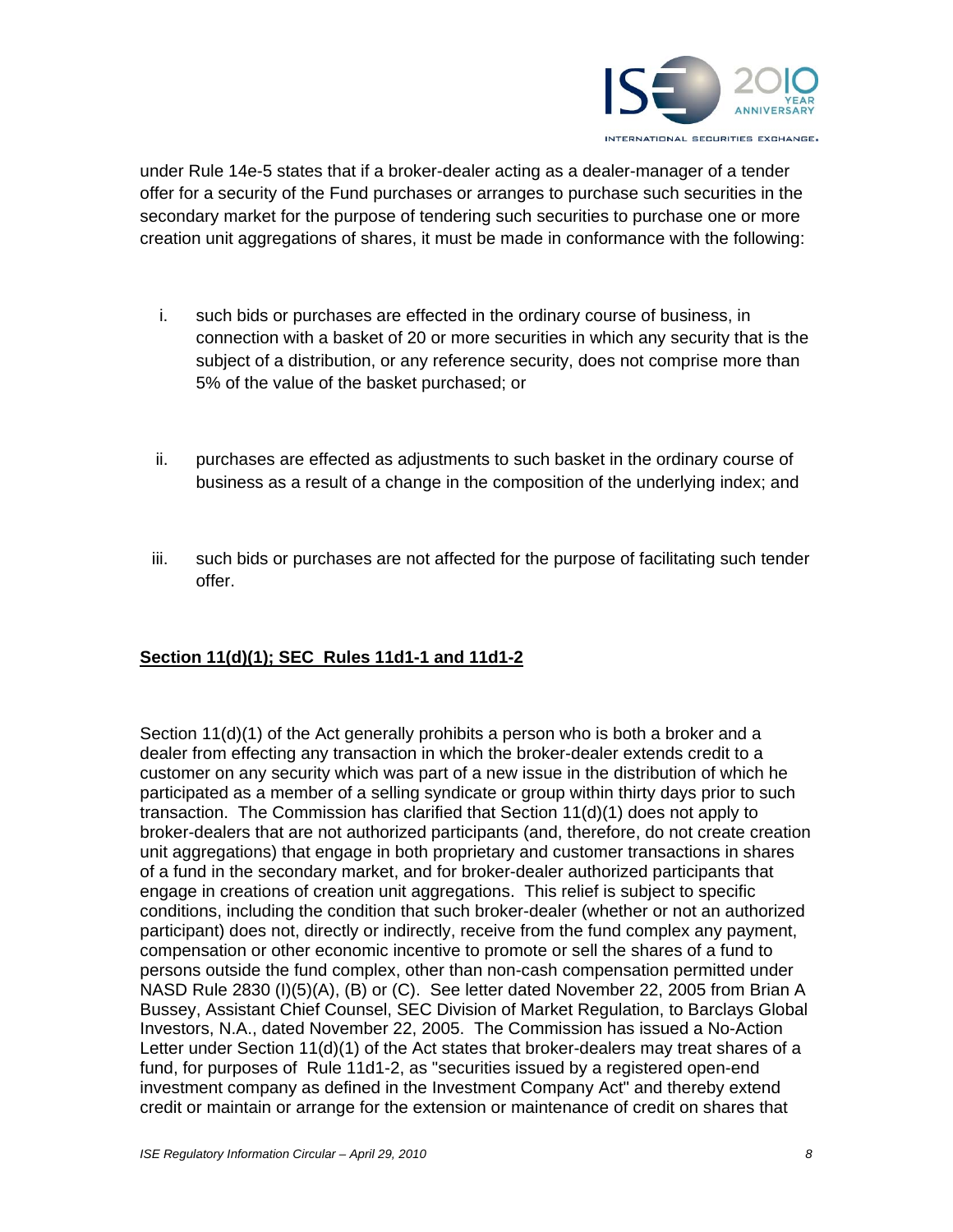

have been owned by the persons to whom credit is provided for more than 30 days, in reliance on the exemption contained in the rule.

#### **SEC Rule 15c1-5 and 15c1-6**

The Commission has issued a No-Action letter with respect to Rule 15c1-5 and Rule 15c1-6 as to the required disclosure of control by a broker or dealer with respect to creations and redemptions of fund shares and secondary market transactions therein.

**This Regulatory Information Circular is not a statutory Prospectus. Equity EAMs should consult the Trust's Registration Statement, SAI, Prospectus and the Fund's website for relevant information.**